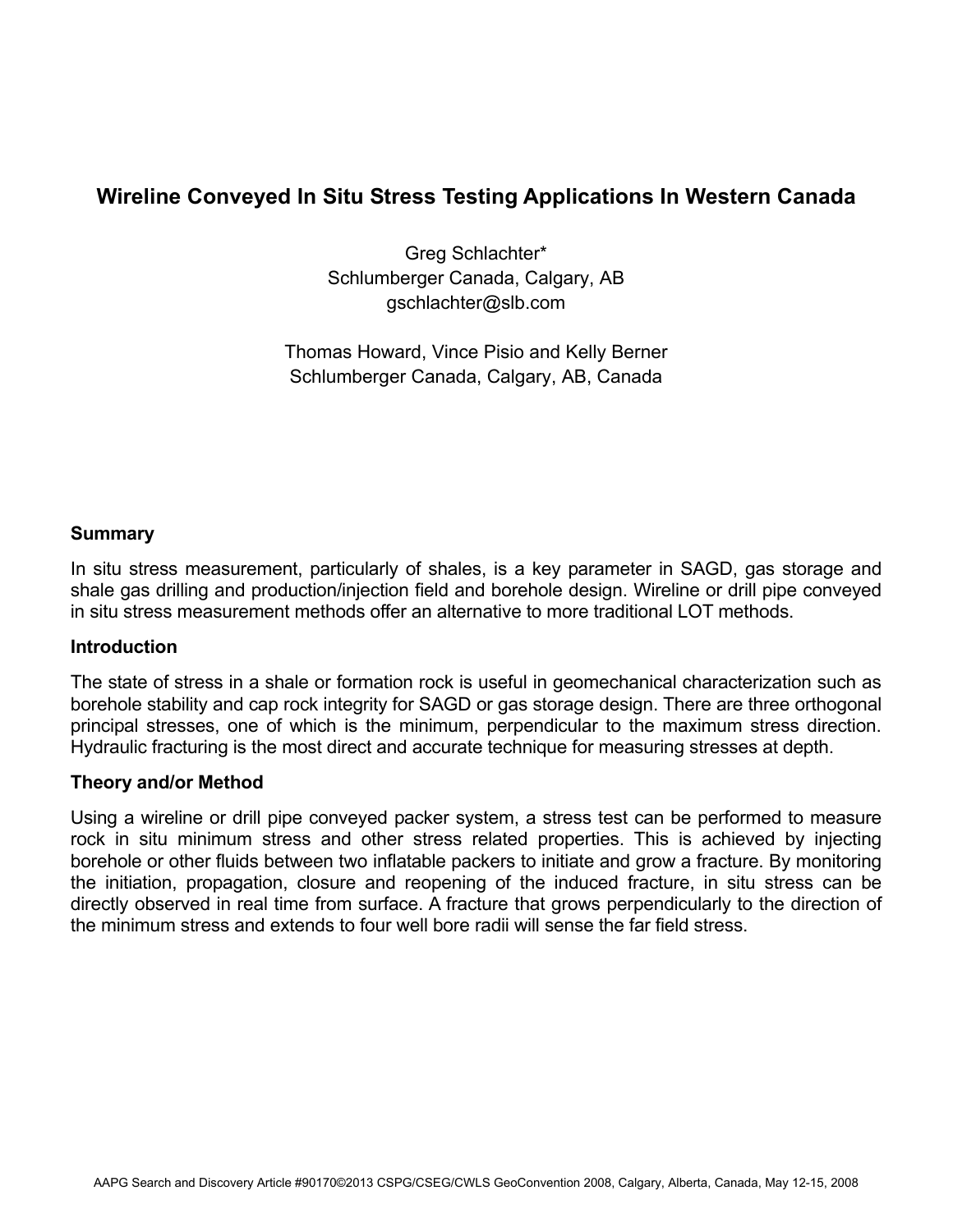

Figure1: Wireline stress testing tool configuration



Figure2: Ideal time/pressure record for an situ stress test